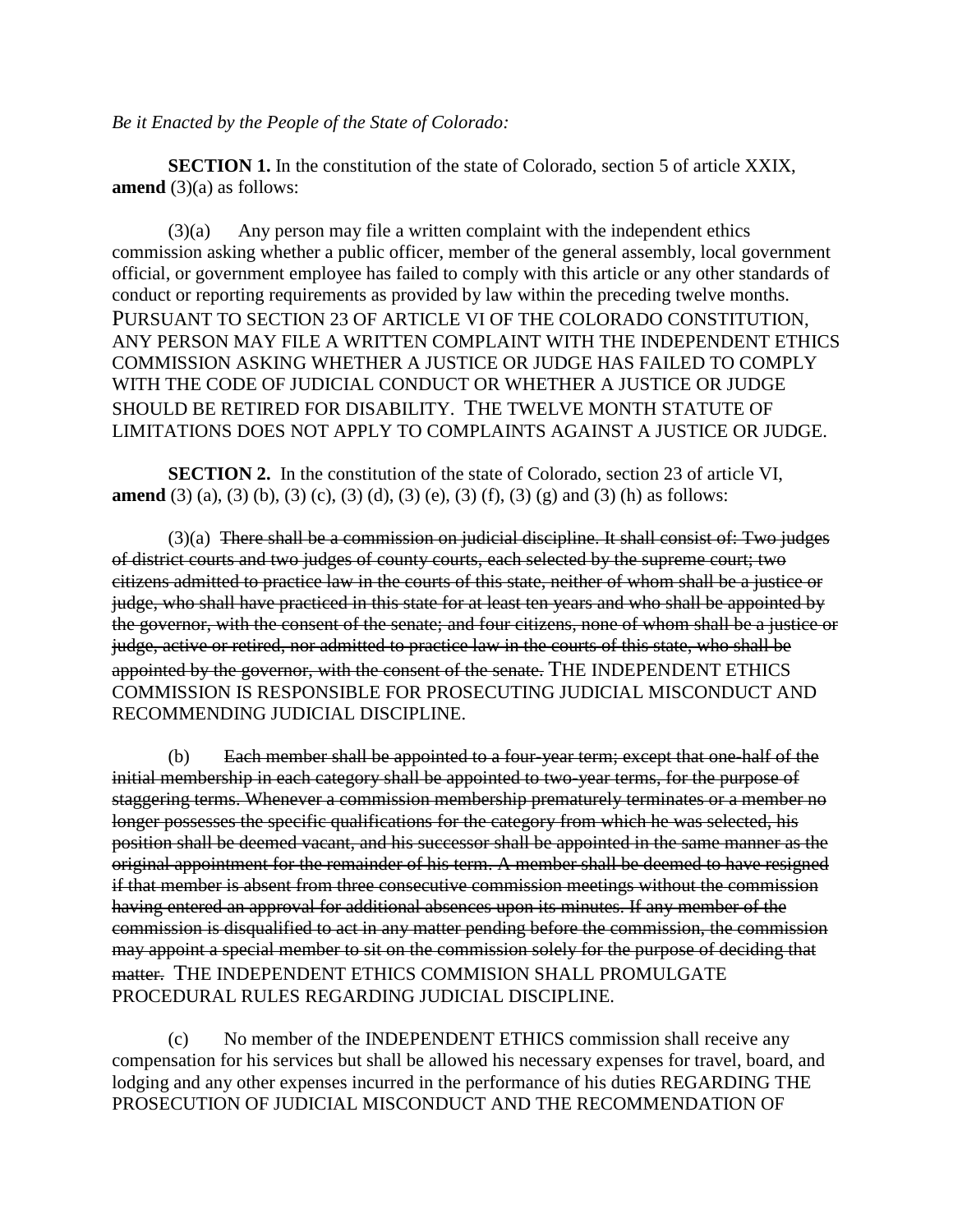JUDICIAL DISCIPLINE, to be paid by the supreme court from its budget to be appropriated by the general assembly.

(d) A justice or judge of any court of record of this state, in accordance with the procedure set forth in this subsection (3), may be removed or disciplined for willful misconduct in office, willful or persistent failure to perform his duties, intemperance, or violation of any canon OR RULE of the Colorado code of judicial conduct, or he may be retired for disability interfering with the performance of his duties which is, or is likely to become, of a permanent character. AS SET FORTH IN THIS SECTION, THE INDEPENDENT ETHICS COMMISSION HAS SOLE JURISDICTION OVER WHETHER A JUSTICE OR JUDGE HAS VIOLATED A CANON OR RULE OF THE COLORADO CODE OF JUDICIAL CONDUCT OR WHETHER A JUSTICE OR JUDGE MAY BE RETIRED FOR DISABILITY. A JUSTICE OR JUDGE MAY BE DISCIPLINED FOR CONDUCT THAT MAY BE OTHERWISE SUBJECT TO APPELLATE REVIEW BECAUSE THE PURPOSES OF DISCIPLINE ARE SEPARATE AND DISTINCT FROM THE PURPOSES OF AN APPEAL. THE PURPOSES OF DISCIPLINE ARE THE PREVENTION OF FUTURE MISCONDUCT AND THE PROTECTION OF THE PUBLIC. A JUSTICE OR JUDGE MUST POSSESS THE CONFIDENCE OF THE COMMUNITY AND THEREFORE BE INDEPENDENT AND HONEST. JUSTICE MUST NOT ONLY BE DONE, IT MUST BE SEEN TO BE DONE. THERE MUST BE THE APPEARANCE OF JUSTICE AS WELL AS THE FACT OF JUSTICE, OR RESPECT FOR THE JUDICIARY WILL VANISH. THEREFORE, IF THE CODE OF JUDICIAL CONDUCT IS VIOLATED IN AN ORDER OR BY ACTIONS THAT ARE OTHERWISE SUBJECT TO APPELLATE REVIEW, A JUSTICE OR JUDGE MAY BE DISCIPLINED. IN REACHING ITS RECOMMENDATION, THE INDEPENDENT ETHICS COMMISSION IS NOT BOUND BY THE FINDINGS OF AN APPELLATE COURT REGARDING SUCH CONDUCT AND OWES NO DEFERENCE TO THE FINDINGS OF AN APPELLATE COURT. FURTHERMORE, A JUSTICE OR JUDGE MAY BE DISCIPLINED FOR CONDUCT OR ACTIONS THAT WERE NOT APPEALED OR FOR CONDUCT OR ACTIONS THAT WERE NOT OTHERWISE SUBJECT TO APPELLATE REVIEW.

 (e) The commission may, after such investigation as it deems necessary, order informal remedial action; order a formal hearing to be held before it concerning the removal, retirement, suspension, censure, reprimand, or other discipline of a justice or a judge; or request the supreme court to appoint three special masters, who shall be justices or judges of courts of record, to hear and take evidence in any such matter and to report thereon to the commission. WHENEVER THE INDEPENDENT ETHICS COMMISSION RECEIVES A COMPLAINT AGAINST A JUSTICE OR JUDGE, OR OTHERWISE HAS REASON TO BELIEVE THAT A JUSTICE OR JUDGE SHOULD BE ADMONISHED, REPRIMANDED, CENSURED, SUSPENDED, REMOVED, OR RETIRED, THE COMMISSION SHALL FIRST INVESTIGATE THE COMPLAINT OR BELIEF AND THEN CONDUCT INITIAL PROCEEDINGS FOR THE PURPOSE OF DETERMINING WHETHER PROBABLE CAUSE EXISTS FOR CONDUCTING A PUBLIC HEARING OR HEARINGS TO DEAL WITH THE COMPLAINT OR BELIEF. WHENEVER THE COMMISSION CONCLUDES, BASED ON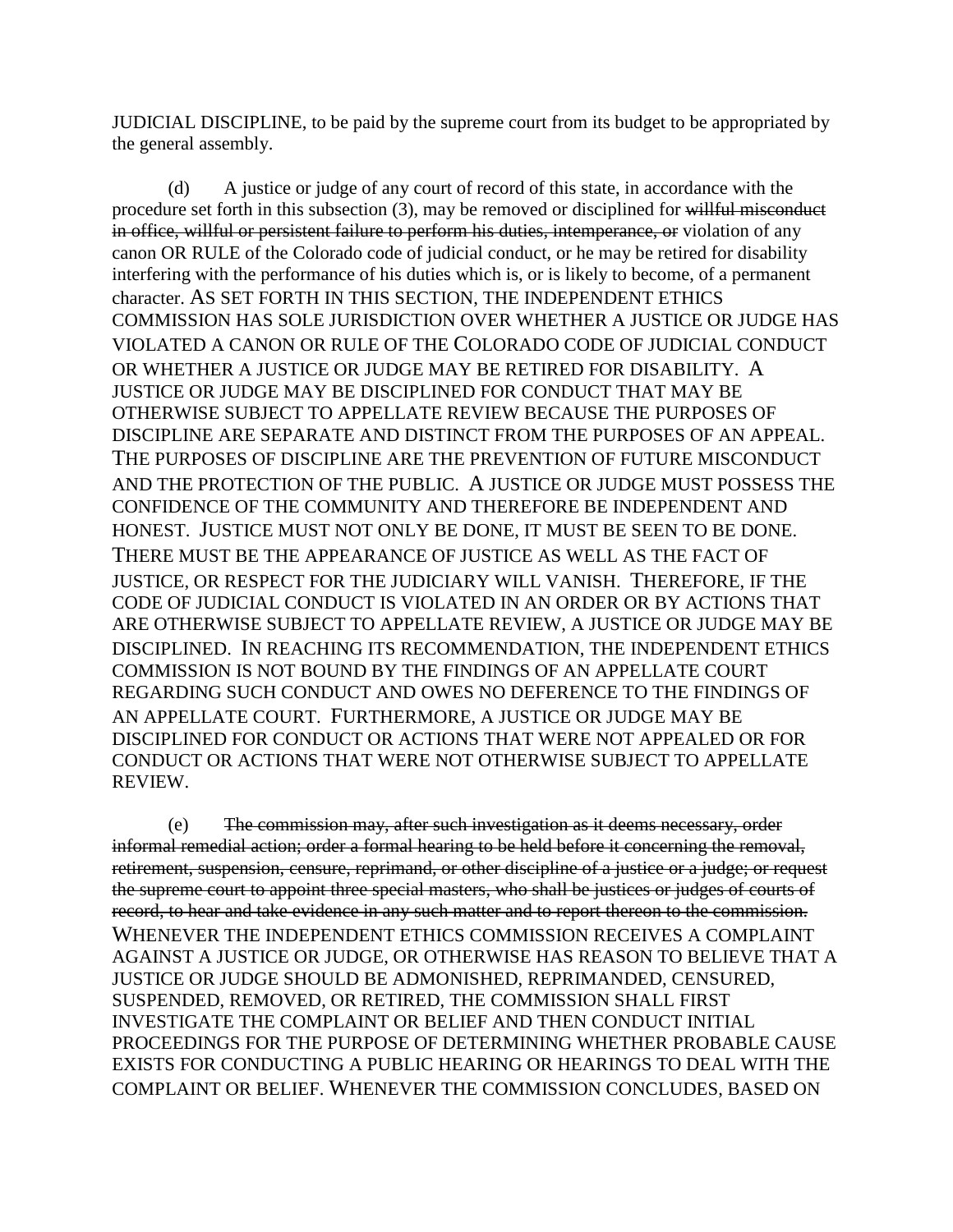AN INITIAL PROCEEDING, THAT THERE IS PROBABLE CAUSE TO BELIEVE THAT A JUSTICE OR JUDGE HAS VIOLATED A CANON OR RULE OF JUDICIAL CONDUCT OR THAT THE JUSTICE OR JUDGE SUFFERS FROM A DISABILITY WHICH IS PERMANENT OR LIKELY TO BECOME PERMANENT AND WHICH SERIOUSLY INTERFERES WITH THE PERFORMANCE OF JUDICIAL DUTIES, THE COMMISSION SHALL CONDUCT A PUBLIC HEARING OR HEARINGS. After a formal SUCH hearing OR HEARINGS or after considering the record and report of the masters, if the commission finds good cause therefor FINDS BY A PREPONDERANCE OF THE EVIDENCE THAT A JUSTICE OR JUDGE HAS VIOLATED THE CODE OF JUDICIAL CONDUCT OR THAT THE JUSTICE OR JUDGE SUFFERS FROM A DISABILITY WHICH IS PERMANENT OR LIKELY TO BECOME PERMANET AND WHICH SERIOUSLY INTERFERES WITH THE PERFORMANCE OF JUDICIAL DUTIES, it may take informal remedial action, or it may recommend to the supreme court the removal, retirement, suspension, censure, reprimand, or discipline, as the case may be, of the justice or judge. The commission may also recommend that the costs of its investigation and hearing be assessed against such justice or judge.

 (f) Following receipt of a recommendation from the INDEPENDENT ETHICS commission, the supreme court shall review the record of the proceedings on the law and facts and in its discretion may permit the introduction of additional evidence and shall order removal, retirement, suspension, censure, reprimand, or discipline, as it finds just and proper, or wholly reject the recommendation. IF THE RECOMMENDATION OF THE COMMISSION IS SUPPORTED BY SUBSTANTIAL EVIDENCE, THE SUPREME COURT SHALL ACCEPT THE RECOMMENDATION OF THE COMMISSION. Upon an order for retirement, the justice or judge shall thereby be retired with the same rights and privileges as if he retired pursuant to statute. Upon an order for removal, the justice or judge shall thereby be removed from office, and his salary shall cease from the date of such order. On the entry of an order for retirement or for removal of a judge, his office shall be deemed vacant.

 $(g)$  Prior to the filing of a recommendation to the supreme court by the commission against any justice or judge, all papers filed with and proceedings before the commission on judicial discipline or masters appointed by the supreme court, pursuant to this subsection (3), shall be confidential, and the filing of papers with and the giving of testimony before the commission or the masters shall be privileged; but no other publication of such papers or proceedings shall be privileged in any action for defamation; except that the record filed by the commission in the supreme court continues privileged and a writing which was privileged prior to its filing with the commission or the masters does not lose such privilege by such filing. WHENEVER THE COMMISSION CONCLUDES, BASED ON AN INITIAL PROCEEDING, THAT THERE IS PROBABLE CAUSE TO BELIEVE THAT A JUSTICE OR JUDGE HAS VIOLATED THE CODE OF JUDICIAL CONDUCT OR THAT THE JUSTICE OR JUDGE SUFFERS FROM A DISABILITY WHICH IS PERMANENT OR LIKELY TO BECOME PERMANENT AND WHICH SERIOUSLY INTERFERES WITH THE PERFORMANCE OF JUDICIAL DUTIES, THE COMMISSION SHALL MAKE PUBLIC ALL THOSE RECORDS OF ITS INVESTIGATION THAT PROVIDE THE BASIS FOR ITS ACTION. SUBSEQUENT ACTIONS BY THE COMMISSION OR SUBSEQUENT HEARINGS IN THE DISCIPLINARY PROCESS SHALL BE PUBLIC.